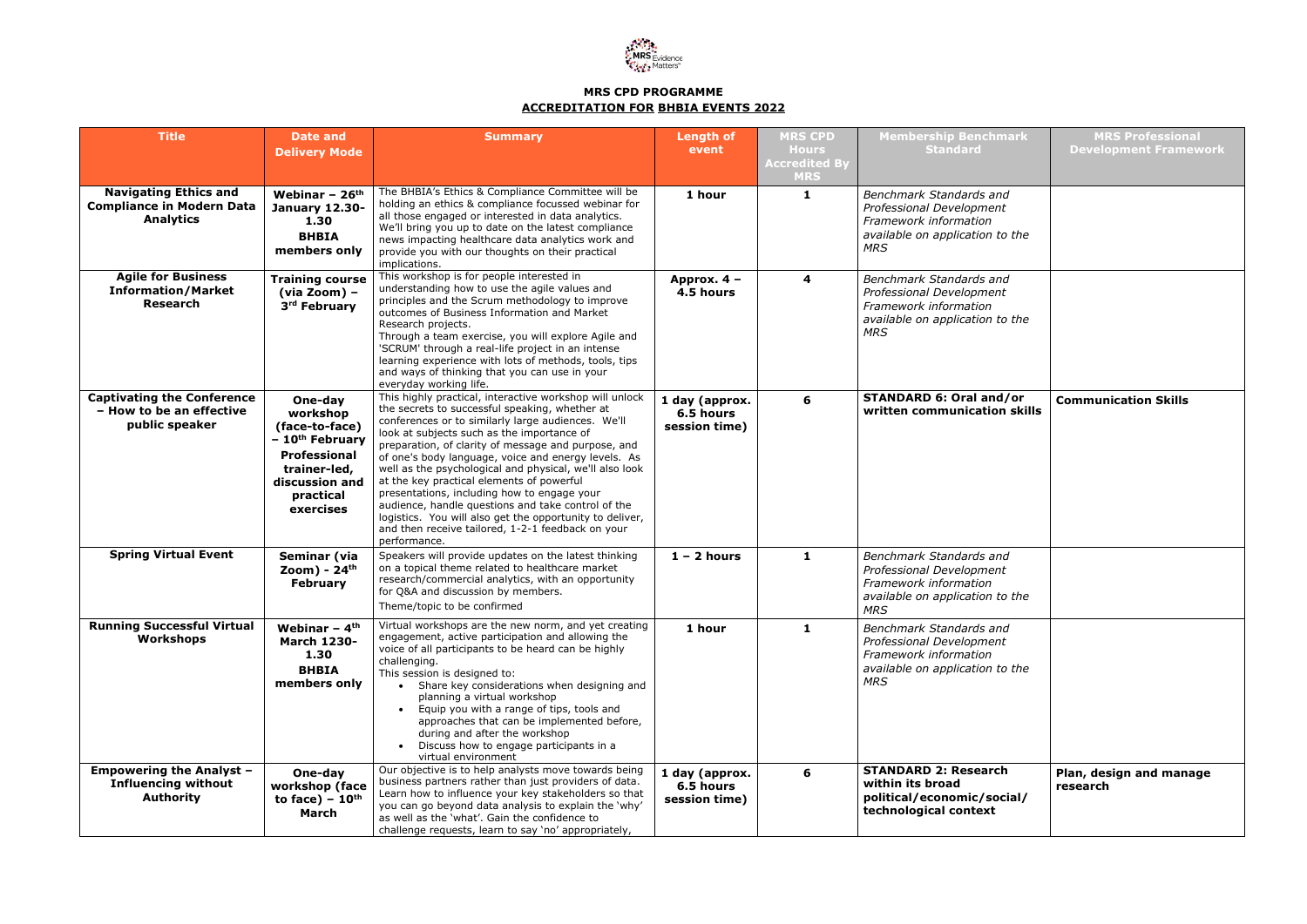

|                                                                              | Speakers,<br>discussion and<br>practical<br>exercises                                                                            | understand and identify working styles of yourself<br>and your stakeholders with the goal of becoming a<br>trusted business partner through adding additional<br>value beyond the provision of data to the business.                                                                                                                                                                                                                                                                                                                                                                                                                                                                                                                                                                                                                                                                                                                                                                    |                                                            |              | <b>STANDARD 3: The role of</b><br>research in decision making<br>within an organisation                                                                                                                                                                                                                                                                                                                                                          | <b>Provide strategic marketing</b><br>intelligence and customer<br>insight                                                                                                                                                     |
|------------------------------------------------------------------------------|----------------------------------------------------------------------------------------------------------------------------------|-----------------------------------------------------------------------------------------------------------------------------------------------------------------------------------------------------------------------------------------------------------------------------------------------------------------------------------------------------------------------------------------------------------------------------------------------------------------------------------------------------------------------------------------------------------------------------------------------------------------------------------------------------------------------------------------------------------------------------------------------------------------------------------------------------------------------------------------------------------------------------------------------------------------------------------------------------------------------------------------|------------------------------------------------------------|--------------|--------------------------------------------------------------------------------------------------------------------------------------------------------------------------------------------------------------------------------------------------------------------------------------------------------------------------------------------------------------------------------------------------------------------------------------------------|--------------------------------------------------------------------------------------------------------------------------------------------------------------------------------------------------------------------------------|
| <b>Optimising market research</b><br>insights to increase<br>business impact | Half-day<br>workshop (via<br>$\mathsf{Zoom}) - 17^{\text{th}}$<br>March<br>Speakers,<br>discussion and<br>practical<br>exercises | This workshop will consist of two parts: Part one will<br>help you to better understand how to develop<br>insights and actionable recommendations, and the<br>role of market research in generating these. We'll<br>explore the difference between data and insights and<br>discuss how to answer the 'so what' and reach that<br>'light bulb' moment. Part two will explore how to<br>make our actionable insights stand out. Attention<br>spans are decreasing and distraction is omnipresent.<br>We'll provide hints, tips and illustrative case studies<br>to help you evolve deliverables in line with technology<br>advancements and the way we digest data now, to<br>increase engagement and business impact - there is<br>so much more than just PowerPoint!                                                                                                                                                                                                                   | half day<br>(approx. 3.5)<br>hours session<br>time)        | $\mathbf{3}$ | <b>STANDARD 2: Research</b><br>within its broad<br>political/economic social/<br>technological context<br><b>STANDARD 3: The role of</b><br>research in decision making<br>within an organisation<br><b>Standard 7: Awareness and</b><br>evaluation of research<br>methodologies<br><b>STANDARD 8: Conducting all</b><br>or part of a research project<br><b>STANDARD 11: Commitment</b><br>to your own personal and<br>professional development | Plan, design and manage<br>research<br>Provide strategic marketing<br>intelligence & customer<br>insight<br>Lead cutting-edge thinking<br>and innovative techniques<br>Use and develop marketing<br>and customer data/research |
| <b>Digital Qualitative Solutions</b><br>for the New Normal                   | Half-day<br>workshop (via<br>Zoom) – $23rd$<br>March<br>Speakers,<br>discussion and<br>practical<br>exercises                    | This half-day workshop will review how things have<br>changed and how qualitative researchers across the<br>industry have learned to 'Keep rapport alive' during<br>the pandemic, and we'll then go on to focus on new<br>solutions. In this session we'll cover:<br>What the 'New Normal' has meant for our<br>respondents, in terms of their experience taking part<br>in qualitative market research. A workshop, tasks<br>and breakout groups will help participants to<br>understand how to engage and involve respondents -<br>what this 'New Normal' means for us conducting<br>market research<br>We'll then take a look at Longitudinal relationships,<br>online communities and co-creation, and how these<br>were able to take qualitative research deeper into the<br>online world during Covid-19 and break down walls<br>between qualitative researchers, UX, agile interaction<br>and respondents themselves. What lessons have we<br>learned that can be taken forward? | <b>Half day</b><br>(approx. 3.5)<br>hours session<br>time) | $\mathbf{3}$ | Benchmark Standards and<br>Professional Development<br>Framework information<br>available on application to the<br><b>MRS</b>                                                                                                                                                                                                                                                                                                                    |                                                                                                                                                                                                                                |
| <b>Ethics and Compliance</b><br><b>Update</b>                                | Webinar - $25th$<br><b>March 12.30-</b><br>1.30<br><b>BHBIA</b><br>members only                                                  | An update from the BHBIA Ethics & Compliance<br>Committee on topical issues related to the legal and<br>ethical environment and a look at BHBIA guidance<br>and resources.                                                                                                                                                                                                                                                                                                                                                                                                                                                                                                                                                                                                                                                                                                                                                                                                              | 1 hour                                                     | 1            | <b>Benchmark Standards and</b><br>Professional Development<br>Framework information<br>available on application to the<br><b>MRS</b>                                                                                                                                                                                                                                                                                                             |                                                                                                                                                                                                                                |
| <b>Clinical Trials and the Leaky</b><br><b>Pipe</b>                          | Webinar $-22nd$<br><b>April 12.30-</b><br>1.30<br><b>BHBIA</b><br>members only                                                   | The efficiency and speed of clinical trials have been a<br>hot topic as a result of Covid-19.<br>This presentation shows how market research can<br>and has contributed to making clinical trials more<br>efficient.<br>We use clinical trial data and primary market<br>research to understand clinical trials and improve<br>clinical trial efficiency. This will cover what is known<br>as the 'leaky pipe', including patient recruitment and<br>post-randomisation drop-out.                                                                                                                                                                                                                                                                                                                                                                                                                                                                                                       | 1 hour                                                     | $\mathbf{1}$ | Benchmark Standards and<br>Professional Development<br>Framework information<br>available on application to the<br><b>MRS</b>                                                                                                                                                                                                                                                                                                                    |                                                                                                                                                                                                                                |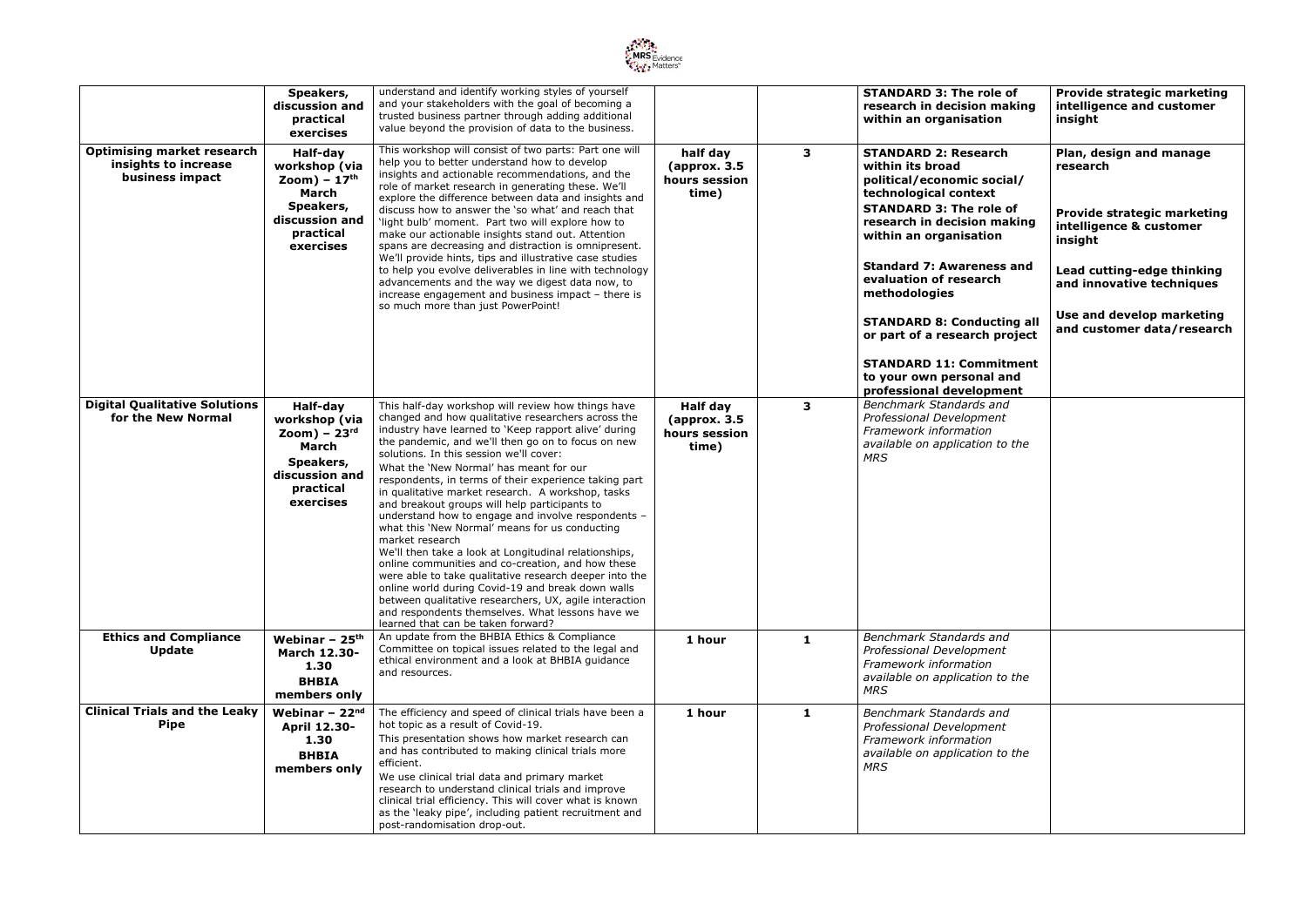

|                                                                                                       |                                                                                                                                                                         | Includes examples/case studies using qualitative and<br>quantitative research with Physicians, Principal<br>Investigators, Clinical Research Units, and patients.                                                                                                                                                                                                                                                                                                                                                                                                                                                                                                                                                                                                                                                                                                                                                                                                                                                                                                                                                                                                                                                                                                                                                                                                                                                                                                                     |                                                                      |   |                                                                                                                                                                                                                                                                                                                                                                                                                                                                                                                                                                           |                                                                                                |
|-------------------------------------------------------------------------------------------------------|-------------------------------------------------------------------------------------------------------------------------------------------------------------------------|---------------------------------------------------------------------------------------------------------------------------------------------------------------------------------------------------------------------------------------------------------------------------------------------------------------------------------------------------------------------------------------------------------------------------------------------------------------------------------------------------------------------------------------------------------------------------------------------------------------------------------------------------------------------------------------------------------------------------------------------------------------------------------------------------------------------------------------------------------------------------------------------------------------------------------------------------------------------------------------------------------------------------------------------------------------------------------------------------------------------------------------------------------------------------------------------------------------------------------------------------------------------------------------------------------------------------------------------------------------------------------------------------------------------------------------------------------------------------------------|----------------------------------------------------------------------|---|---------------------------------------------------------------------------------------------------------------------------------------------------------------------------------------------------------------------------------------------------------------------------------------------------------------------------------------------------------------------------------------------------------------------------------------------------------------------------------------------------------------------------------------------------------------------------|------------------------------------------------------------------------------------------------|
| <b>BOBI Awards (Best Of</b><br><b>Business Intelligence) -</b><br>The 'BOBI Challenge'<br>competition | One-day<br>competitive<br>event (face to<br>face) – $6th$ April<br><b>Entrants will be</b><br>placed into<br>teams on the<br>day, aiming for<br>a balance of<br>skills. | The challenge provides candidates with an<br>opportunity to test their research/analytical<br>skills and learn from others. Entrants will also<br>develop their team-working skills, through<br>having to work with new people and maximise<br>the team's effectiveness. The day will be based<br>around a realistic, healthcare focussed case-<br>study; for 2022:<br>Competing in the New Normal<br>As we move towards a post pandemic<br>world, the world has changed<br>irreversibly, and we have had to<br>fundamentally re-think how we do<br>business. This year's challenge explores<br>the new normal from both a client and<br>agency perspective, seeking to evolve<br>better ways of understanding,<br>communicating and interacting with our<br>customers.<br>• The competition will explore<br>contemporary challenges including:<br>• The promotional mix rule book has been<br>thrown into the air. How do I measure<br>success with so many new channels?<br>How do I know my message is getting<br>through?<br>Launching into a niche area? What does<br>$\bullet$<br>my footprint look like and how do I<br>manage non face to face and non-<br>promotional engagement?<br>• Go big or go small? Do I use big data or<br>small qual to optimise promotional<br>impact?<br>The new KOLs on the block. In the digital<br>world, (how) can I get more control of<br>my digital footprint?<br>As an Agency how can I differentiate my<br>offering in the new paradigm? | 1 day (approx.<br>4-5 hours in<br>sessions and<br>team<br>exercises) | 4 | <b>STANDARD 3: The role of</b><br>research in decision making<br>within an organisation<br><b>STANDARD 5: Project</b><br>management (including<br>planning and the use of<br>resources)<br><b>STANDARD 6: Oral and/or</b><br>written communication skills<br><b>STANDARD 7: Awareness</b><br>and evaluation of research<br>methodologies<br><b>STANDARD 8: Conducting all</b><br>or part of a research project<br><b>STANDARD 9: A nominated</b><br>specialist area in research<br><b>STANDARD 11: Commitment</b><br>to your own personal and<br>professional development | Plan, design and manage<br>research<br>Use and develop marketing<br>and customer data/research |
| <b>BOBI Awards (Best Of</b><br><b>Business Intelligence) -</b>                                        | One-day<br>competitive                                                                                                                                                  | Completion of individual tasks throughout the day will<br>assess a number of different skills and competencies<br>relevant to individuals in business intelligence,                                                                                                                                                                                                                                                                                                                                                                                                                                                                                                                                                                                                                                                                                                                                                                                                                                                                                                                                                                                                                                                                                                                                                                                                                                                                                                                   | 1 day (approx.<br>4-5 hours in                                       | 4 | <b>STANDARD 1: Ethical &amp; legal</b><br>considerations governing the                                                                                                                                                                                                                                                                                                                                                                                                                                                                                                    | Plan, design and manage<br>research                                                            |
| <b>Best Newcomer</b>                                                                                  | event (face to                                                                                                                                                          |                                                                                                                                                                                                                                                                                                                                                                                                                                                                                                                                                                                                                                                                                                                                                                                                                                                                                                                                                                                                                                                                                                                                                                                                                                                                                                                                                                                                                                                                                       | sessions and                                                         |   | conduct of MRS members                                                                                                                                                                                                                                                                                                                                                                                                                                                                                                                                                    |                                                                                                |
| <b>Competition</b>                                                                                    | face) – $6th$ May                                                                                                                                                       | analytics or market research, such as:                                                                                                                                                                                                                                                                                                                                                                                                                                                                                                                                                                                                                                                                                                                                                                                                                                                                                                                                                                                                                                                                                                                                                                                                                                                                                                                                                                                                                                                | individual                                                           |   |                                                                                                                                                                                                                                                                                                                                                                                                                                                                                                                                                                           | <b>Provide strategic marketing</b>                                                             |
|                                                                                                       |                                                                                                                                                                         | Listening/comprehension, identifying key issues,                                                                                                                                                                                                                                                                                                                                                                                                                                                                                                                                                                                                                                                                                                                                                                                                                                                                                                                                                                                                                                                                                                                                                                                                                                                                                                                                                                                                                                      | exercises)                                                           |   | <b>STANDARD 2: Research</b>                                                                                                                                                                                                                                                                                                                                                                                                                                                                                                                                               | intelligence and customer                                                                      |
|                                                                                                       |                                                                                                                                                                         | overall strategic thinking, awareness of industry,                                                                                                                                                                                                                                                                                                                                                                                                                                                                                                                                                                                                                                                                                                                                                                                                                                                                                                                                                                                                                                                                                                                                                                                                                                                                                                                                                                                                                                    |                                                                      |   | within its broad                                                                                                                                                                                                                                                                                                                                                                                                                                                                                                                                                          |                                                                                                |
|                                                                                                       | Entrants, with                                                                                                                                                          | concentration and engagement, Planning,                                                                                                                                                                                                                                                                                                                                                                                                                                                                                                                                                                                                                                                                                                                                                                                                                                                                                                                                                                                                                                                                                                                                                                                                                                                                                                                                                                                                                                               |                                                                      |   | political/economic/social/                                                                                                                                                                                                                                                                                                                                                                                                                                                                                                                                                | insight                                                                                        |
|                                                                                                       | up to 3 years'                                                                                                                                                          | prioritisation, ability to time manage, Forecasting                                                                                                                                                                                                                                                                                                                                                                                                                                                                                                                                                                                                                                                                                                                                                                                                                                                                                                                                                                                                                                                                                                                                                                                                                                                                                                                                                                                                                                   |                                                                      |   | technological context                                                                                                                                                                                                                                                                                                                                                                                                                                                                                                                                                     |                                                                                                |
|                                                                                                       | experience in a                                                                                                                                                         | ability, mathematical competence, identifying key                                                                                                                                                                                                                                                                                                                                                                                                                                                                                                                                                                                                                                                                                                                                                                                                                                                                                                                                                                                                                                                                                                                                                                                                                                                                                                                                                                                                                                     |                                                                      |   |                                                                                                                                                                                                                                                                                                                                                                                                                                                                                                                                                                           | Lead cutting-edge thinking                                                                     |
|                                                                                                       | role that                                                                                                                                                               | issues, Methodological knowledge, correct application                                                                                                                                                                                                                                                                                                                                                                                                                                                                                                                                                                                                                                                                                                                                                                                                                                                                                                                                                                                                                                                                                                                                                                                                                                                                                                                                                                                                                                 |                                                                      |   |                                                                                                                                                                                                                                                                                                                                                                                                                                                                                                                                                                           | and innovative techniques                                                                      |
|                                                                                                       | includes                                                                                                                                                                | to business problem, Personal impact, situational                                                                                                                                                                                                                                                                                                                                                                                                                                                                                                                                                                                                                                                                                                                                                                                                                                                                                                                                                                                                                                                                                                                                                                                                                                                                                                                                                                                                                                     |                                                                      |   | <b>STANDARD 3: The role of</b>                                                                                                                                                                                                                                                                                                                                                                                                                                                                                                                                            |                                                                                                |
|                                                                                                       | business                                                                                                                                                                | analysis, clarity of thought, methodological<br>knowledge (incl sampling), communication skills,                                                                                                                                                                                                                                                                                                                                                                                                                                                                                                                                                                                                                                                                                                                                                                                                                                                                                                                                                                                                                                                                                                                                                                                                                                                                                                                                                                                      |                                                                      |   | research in decision making                                                                                                                                                                                                                                                                                                                                                                                                                                                                                                                                               |                                                                                                |
|                                                                                                       | intelligence,                                                                                                                                                           | overcoming objections, presentation skills,                                                                                                                                                                                                                                                                                                                                                                                                                                                                                                                                                                                                                                                                                                                                                                                                                                                                                                                                                                                                                                                                                                                                                                                                                                                                                                                                                                                                                                           |                                                                      |   | within an organisation                                                                                                                                                                                                                                                                                                                                                                                                                                                                                                                                                    |                                                                                                |
|                                                                                                       | analytics or                                                                                                                                                            | questioning skills, Translating strategy to tactics,                                                                                                                                                                                                                                                                                                                                                                                                                                                                                                                                                                                                                                                                                                                                                                                                                                                                                                                                                                                                                                                                                                                                                                                                                                                                                                                                                                                                                                  |                                                                      |   |                                                                                                                                                                                                                                                                                                                                                                                                                                                                                                                                                                           |                                                                                                |
|                                                                                                       | market                                                                                                                                                                  | personal impact, picking out relevant issues.                                                                                                                                                                                                                                                                                                                                                                                                                                                                                                                                                                                                                                                                                                                                                                                                                                                                                                                                                                                                                                                                                                                                                                                                                                                                                                                                                                                                                                         |                                                                      |   | <b>STANDARD 5: Project</b>                                                                                                                                                                                                                                                                                                                                                                                                                                                                                                                                                |                                                                                                |
|                                                                                                       | research will                                                                                                                                                           |                                                                                                                                                                                                                                                                                                                                                                                                                                                                                                                                                                                                                                                                                                                                                                                                                                                                                                                                                                                                                                                                                                                                                                                                                                                                                                                                                                                                                                                                                       |                                                                      |   | management (including                                                                                                                                                                                                                                                                                                                                                                                                                                                                                                                                                     |                                                                                                |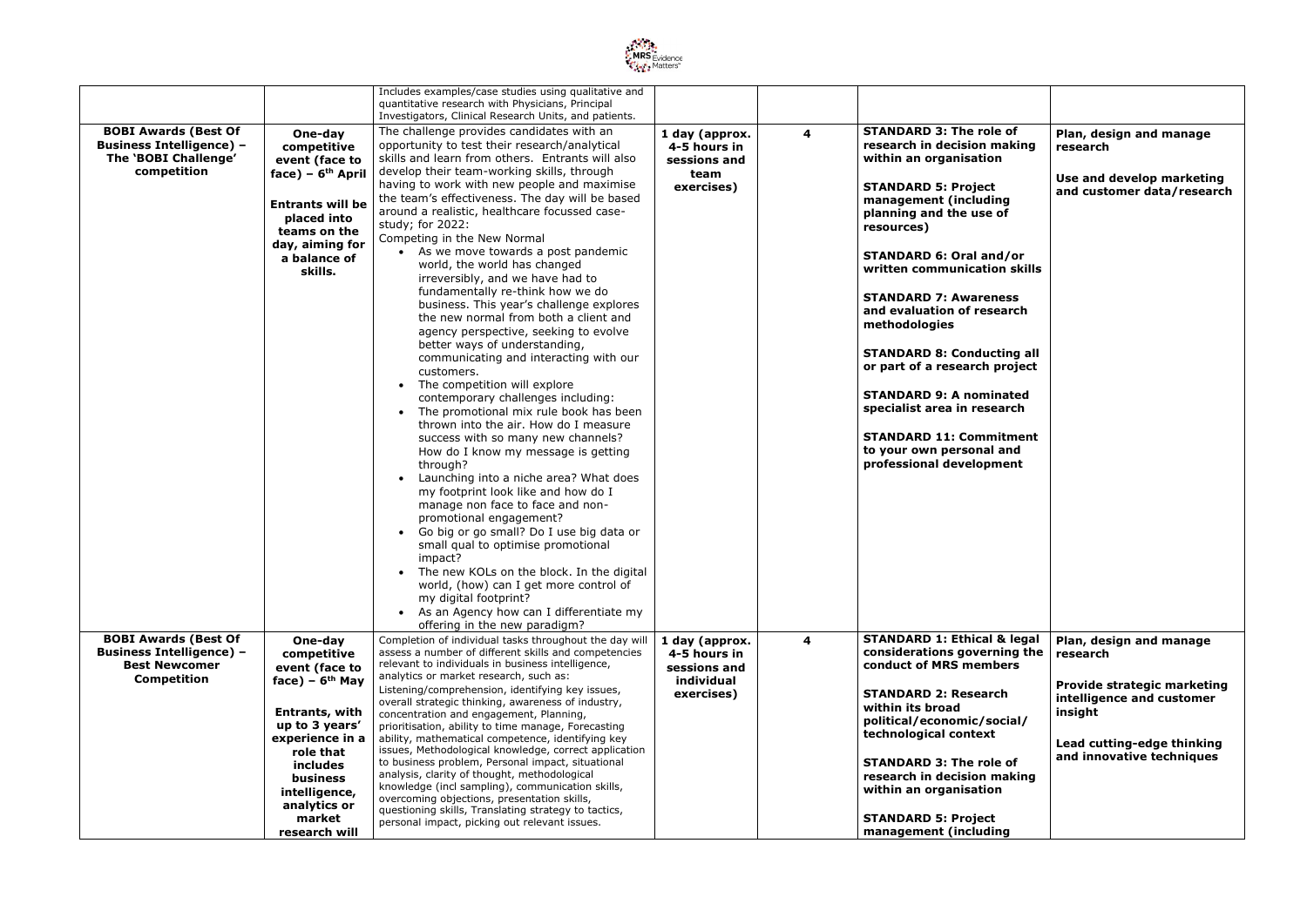

|                                                                           | undertake a<br>series of<br>individual<br>practical<br>exercises<br>either<br>presenting<br>their answers<br>to judges or<br>completing<br>tasks on their<br>own. | Entrants are provided with feedback and encouraged<br>to discuss this feedback with their line managers and<br>build relevant elements into their Personal<br>Development Plan<br>There is also some pre-work.                                                                                                                                                                                                                                                                                                                                                                                                                                                                           |                                                                                                     |                            | planning and the use of<br>resources)<br><b>STANDARD 7: Awareness</b><br>and evaluation of research<br>methodologies<br><b>STANDARD 8: Conducting all</b><br>or part of a research project<br><b>STANDARD 9: A nominated</b><br>specialist area in research<br><b>STANDARD 10: Quality</b><br>assurance in research<br><b>STANDARD 11: Commitment</b><br>to your own personal and<br>professional development |                                                                                                                                                                                                                                                                                     |
|---------------------------------------------------------------------------|-------------------------------------------------------------------------------------------------------------------------------------------------------------------|------------------------------------------------------------------------------------------------------------------------------------------------------------------------------------------------------------------------------------------------------------------------------------------------------------------------------------------------------------------------------------------------------------------------------------------------------------------------------------------------------------------------------------------------------------------------------------------------------------------------------------------------------------------------------------------|-----------------------------------------------------------------------------------------------------|----------------------------|---------------------------------------------------------------------------------------------------------------------------------------------------------------------------------------------------------------------------------------------------------------------------------------------------------------------------------------------------------------------------------------------------------------|-------------------------------------------------------------------------------------------------------------------------------------------------------------------------------------------------------------------------------------------------------------------------------------|
| <b>BHBIA Annual Conference:</b><br>bhbia2022                              | Two-day<br>Annual<br>Conference -<br>$16^{th}$ – 17 <sup>th</sup> May<br><b>Plenary</b><br>speaker<br>sessions and<br>one-hour<br>training<br>workshops           | Speakers will provide updates on the latest<br>thinking/insights into case-studies on a range of<br>healthcare-related market research/commercial<br>analytics topics. There will also be the opportunity to<br>attend a choice of training workshops.<br>Both days also include inspirational and or leading<br>industry speakers who will relate their experiences to<br>the delegates business/leadership challenges.                                                                                                                                                                                                                                                                 | $2$ days - can<br>register for<br>one or both<br>days (4-5<br>hours session<br>time on each<br>day) | Day $1 - 4$<br>Day $2 - 4$ | <b>Standard 7: Awareness and</b><br>evaluation of research<br>methodologies<br>$\ddot{}$<br><b>Standard 8: Conducting all or</b><br>part of a research project<br><b>Standard 9: A nominated</b><br>specialist area in research<br><b>STANDARD 3: The role of</b><br>research in decision making<br>within an organisation                                                                                    | Plan, design and manage<br>research project<br><b>Manage and lead research</b><br>operations<br>Lead cutting-edge thinking<br>and innovative techniques<br>Use and develop marketing<br>customer data/research<br>Provide strategic marketing<br>intelligence & customer<br>insight |
| <b>Spotlight on Compliance</b>                                            | One-day<br>seminar - 9 <sup>th</sup><br>June<br><b>Speakers and</b><br>discussion                                                                                 | A seminar aimed specifically at those with a<br>responsibility for compliance within their<br>organisations. Guest speakers and compliance<br>experts will cover data protection and privacy<br>guidance (including international developments) -<br>new codes and considerations, and key drug safety<br>and market research issues. We will put the spotlight<br>on what good compliance looks like so that you can<br>make sure that your company meets the highest<br>professional standards. The seminar will be suitable<br>for those who already have a good knowledge of the<br>BHBIA Legal and Ethical Guidelines and the<br>ABPI/BHBIA Guidelines for Adverse Event Reporting. | 1 day (approx.<br>6.5 hours<br>session time)                                                        | 6                          | <b>STANDARD 1: Ethical &amp; legal</b><br>considerations governing the<br>conduct of MRS members<br><b>Standard 8: Conducting all or</b><br>part of a research project<br><b>STANDARD 10: Quality</b><br>assurance in research<br><b>STANDARD 11: Commitment</b><br>to your own personal and<br>professional development                                                                                      | <b>Understand &amp; apply best</b><br>practice to provide ethical<br>and quality based research<br>decisions                                                                                                                                                                        |
| The Role of the Patient<br><b>Voice in Access to</b><br><b>Treatments</b> | Webinar - $17th$<br>June 12.30-<br>1.30<br><b>BHBIA</b><br>members only                                                                                           | Across all HTA bodies we observes an interest in the<br>use of patient preference for scientific advice and<br>value assessments.<br>Patient preference data may not receive a fixed<br>weight in assessments, but are likely to have an<br>impact on payer decision-making if studies are of<br>acceptable quality. The session will provide an update                                                                                                                                                                                                                                                                                                                                  | 1 hour                                                                                              | $\mathbf{1}$               | Benchmark Standards and<br>Professional Development<br>Framework information<br>available on application to the<br><b>MRS</b>                                                                                                                                                                                                                                                                                 |                                                                                                                                                                                                                                                                                     |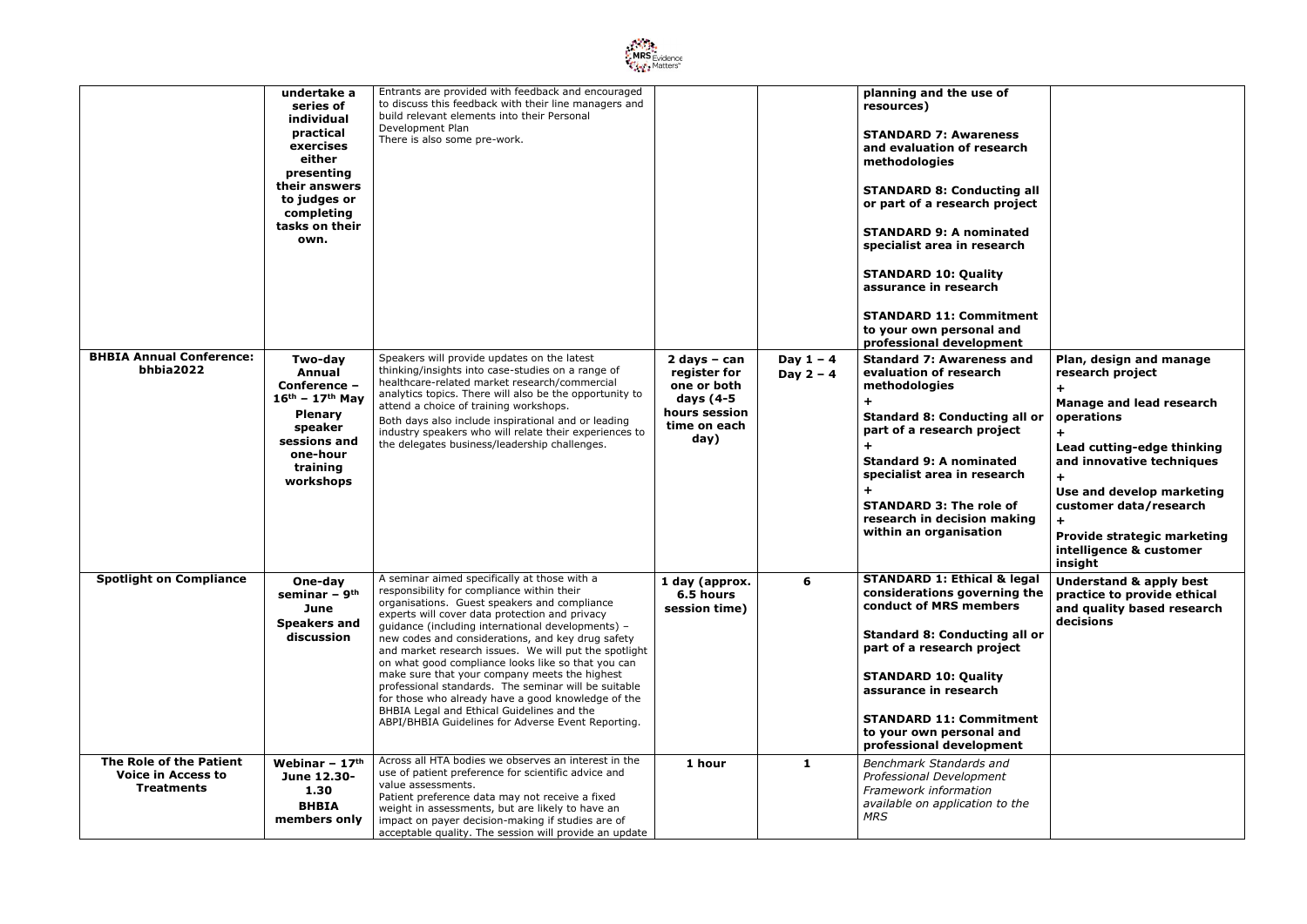

|                                                                                                                                                          |                                                                                                                                                                    | on current uses of patient views in the HTA decision<br>process, guidance and some crystal ball gazing on<br>how things may develop.                                                                                                                                                                                                                                                                                                                                                                                                                                                                                                                                                                                                                                                                                         |                                                        |              |                                                                                                                                                                                                                                                                                             |                                              |
|----------------------------------------------------------------------------------------------------------------------------------------------------------|--------------------------------------------------------------------------------------------------------------------------------------------------------------------|------------------------------------------------------------------------------------------------------------------------------------------------------------------------------------------------------------------------------------------------------------------------------------------------------------------------------------------------------------------------------------------------------------------------------------------------------------------------------------------------------------------------------------------------------------------------------------------------------------------------------------------------------------------------------------------------------------------------------------------------------------------------------------------------------------------------------|--------------------------------------------------------|--------------|---------------------------------------------------------------------------------------------------------------------------------------------------------------------------------------------------------------------------------------------------------------------------------------------|----------------------------------------------|
| 'Why Should Anyone Listen<br>to You?' - Increase your<br><b>Personal Influence &amp;</b><br>Impact, Remotely & in<br><b>Reality</b>                      | Half-day<br><b>Training course</b><br>(via Zoom) -<br>$23rd$ June                                                                                                  | Ours is a 'people' business; it's built upon<br>relationships and influence. Clients will listen to, and<br>be influenced by, those who sell the benefits to them<br>of doing so, who deliver their definition of 'value' and<br>whom they trust and respect.<br>Discover the key tools, skills and tactics of effective                                                                                                                                                                                                                                                                                                                                                                                                                                                                                                     | half day<br>(approx. 3.5)<br>hours session<br>time)    | 3            | Benchmark Standards and<br>Professional Development<br>Framework information<br>available on application to the<br><b>MRS</b>                                                                                                                                                               |                                              |
|                                                                                                                                                          |                                                                                                                                                                    | influencers and how to apply these to your own<br>stakeholder relationships, particularly when those<br>have to be maintained and indeed strengthened in a<br>virtual or 'hybrid' working environment.                                                                                                                                                                                                                                                                                                                                                                                                                                                                                                                                                                                                                       |                                                        |              |                                                                                                                                                                                                                                                                                             |                                              |
| <b>Summer Virtual Event</b>                                                                                                                              | Seminar (via<br>$\mathsf{Zoom}) - \mathsf{8}^{\text{th}}$<br><b>September</b>                                                                                      | Speakers will provide updates on the latest thinking<br>on a topical theme related to healthcare market<br>research/commercial analytics, with an opportunity<br>for Q&A and discussion by members.<br>Theme/topic to be confirmed                                                                                                                                                                                                                                                                                                                                                                                                                                                                                                                                                                                           | $1 - 2$ hours                                          | 1            | <b>Benchmark Standards and</b><br>Professional Development<br>Framework information<br>available on application to the<br><b>MRS</b>                                                                                                                                                        |                                              |
| <b>Getting Started in</b><br><b>Healthcare BI: Introduction</b><br>to the Pharmaceutical<br><b>Industry and Business</b><br><b>Intelligence Practice</b> | <b>Workshop (via</b><br>Zoom) – $15th$<br><b>September</b><br>(pm) and $16th$<br><b>September</b><br>(am)<br>Speakers,<br>discussion and<br>practical<br>exercises | This workshop is ideal for new starters, placement<br>students and short-term interns working in business<br>intelligence and related areas in both pharmaceutical<br>companies and agencies. Help your trainees to hit the<br>ground running with this overview of the<br>pharmaceutical industry and where business<br>intelligence fits in, run by experienced BI<br>professionals. The workshop will cover an<br>introduction to the NHS, how medicines are brought<br>to market, a top-line understanding of primary and<br>secondary market research and the power of<br>business intelligence in fuelling brand success<br>throughout the product lifecycle. It will provide a<br>balance of practical information to orientate your<br>students and the opportunity to ask questions about<br>careers and next steps | 6.5 hours<br>session time<br>split over 2<br>half days | 6            | <b>STANDARD 2: Research</b><br>within its broad<br>political/economic social/<br>technological context<br><b>STANDARD 3: The role of</b><br>research in decision making<br>within an organisation<br><b>STANDARD 11: Commitment</b><br>to your own personal and<br>professional development | Plan, design and manage<br>research projects |
| <b>Behavioural Science in</b><br><b>Quantitative Research</b>                                                                                            | Webinar - $23rd$<br><b>September</b><br>12.30-1.30<br><b>BHBIA</b><br>members only                                                                                 | Research agencies have enjoyed success<br>incorporating insights and approaches from<br>behavioural science into qualitative research.<br>However, while some have had similar success with<br>quantitative research, there is still significant<br>untapped potential.<br>Join us to understand how approaches including<br>psychographic profiling (using e.g. the academically<br>proven OCEAN framework) and behaviour change<br>frameworks (using e.g. University College London's<br>COM-B model) have been successfully used in<br>quantitative research to help pharma clients better<br>understand, predict and change behaviour.                                                                                                                                                                                   | 1 hour                                                 | $\mathbf{1}$ | Benchmark Standards and<br>Professional Development<br>Framework information<br>available on application to the<br><b>MRS</b>                                                                                                                                                               |                                              |
| <b>Entrepreneurship for</b><br><b>Healthcare Business</b><br><b>Intelligence Professionals</b>                                                           | One-day<br>workshop (face<br>to face) – $29th$<br><b>September</b><br>Speakers,<br>discussion and<br>practical<br>exercises                                        | This workshop/seminar will bring together speakers<br>from agency and client side, market research and<br>business analytics arenas.<br>This course will:<br>Encourage imaginative thinking and look at<br>how to turn difficult situations into<br>advantages.<br>Give tips for BI professionals to help you in<br>identifying and building on opportunities<br>which arise in the course of your work.<br>Explore how to be entrepreneurial within<br>large or small organisations - both levers and<br>barriers!                                                                                                                                                                                                                                                                                                          | 1 day (approx.<br>6.5 hours<br>session time)           | 6            | <b>Benchmark Standards and</b><br>Professional Development<br>Framework information<br>available on application to the<br><b>MRS</b>                                                                                                                                                        |                                              |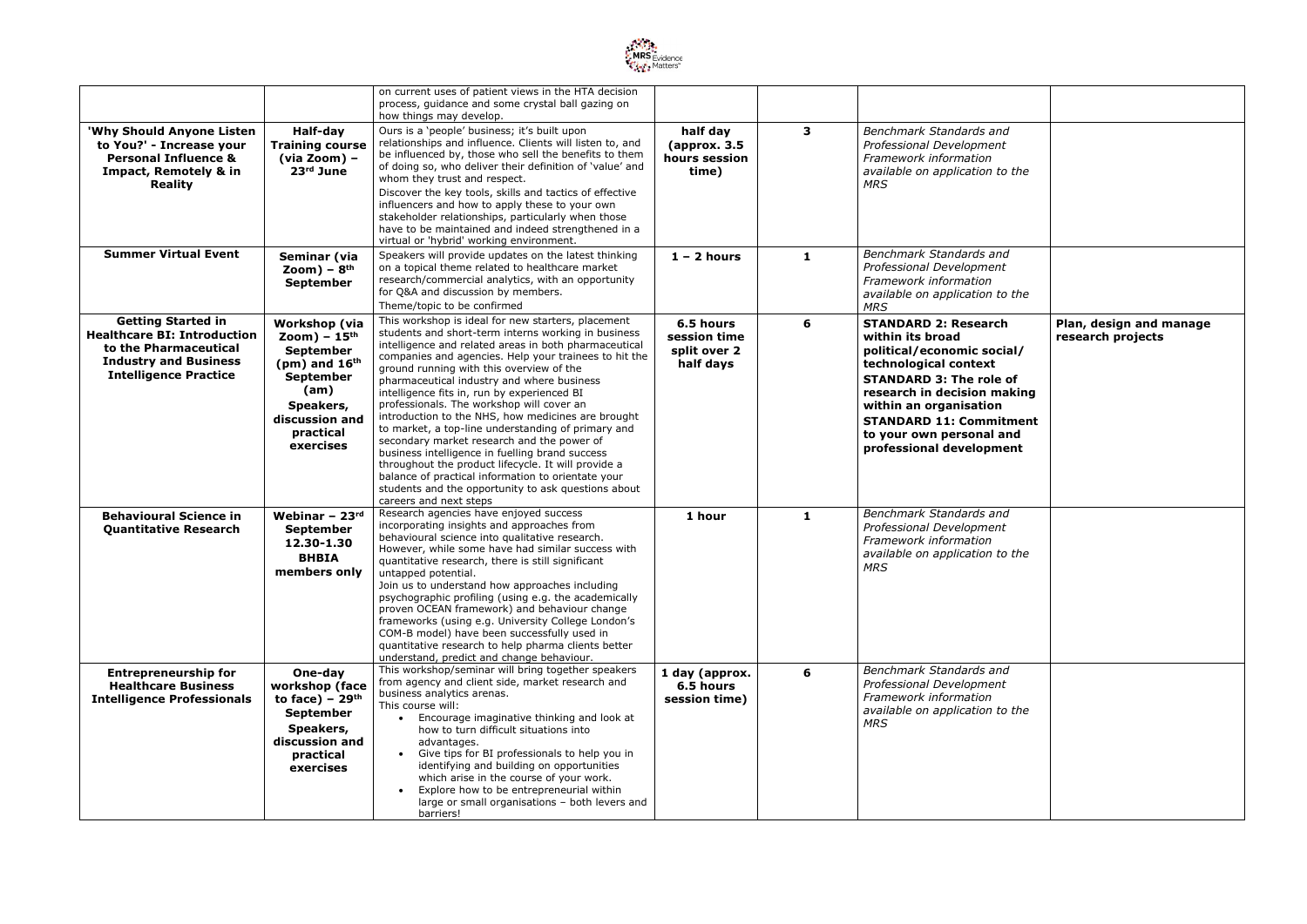

| <b>Using Data and</b><br><b>Analytics/AI to Optimise</b><br><b>HCP Engagement</b>                             | Half-day<br><b>Training course</b><br>$(via Zoom)$ -<br>6 <sup>th</sup> October                            | Artificial Intelligence (AI) and Machine Learning (ML)<br>are the new hot topics for business intelligence<br>professionals. Using practical examples, our expert<br>speakers will share their understanding of how we<br>can use these tools to make the most of the big data<br>sources available to us, with a focus on enabling<br>advanced analytics to add value in customer<br>engagement<br>In a world of expanding data and technology, how<br>can we combine our analysis skills with AI and ML to<br>drive strategy, guide our businesses and optimise our<br>customer engagement channels, to ultimately benefit<br>patients?                                                                                                                                                                                                                                                                           | half day<br>(approx. 3.5)<br>hours session<br>time)       | 3            | <b>Benchmark Standards and</b><br>Professional Development<br>Framework information<br>available on application to the<br><b>MRS</b>                                                                                                               |                                                                                                     |
|---------------------------------------------------------------------------------------------------------------|------------------------------------------------------------------------------------------------------------|---------------------------------------------------------------------------------------------------------------------------------------------------------------------------------------------------------------------------------------------------------------------------------------------------------------------------------------------------------------------------------------------------------------------------------------------------------------------------------------------------------------------------------------------------------------------------------------------------------------------------------------------------------------------------------------------------------------------------------------------------------------------------------------------------------------------------------------------------------------------------------------------------------------------|-----------------------------------------------------------|--------------|----------------------------------------------------------------------------------------------------------------------------------------------------------------------------------------------------------------------------------------------------|-----------------------------------------------------------------------------------------------------|
| <b>Guidelines in Action</b>                                                                                   | One-day<br>workshop -<br>13 <sup>th</sup> October<br>Speakers,<br>discussion and<br>practical<br>exercises | A practical, exercise-based workshop helping you<br>understand how the BHBIA Guidelines apply to your<br>current projects and those you may need to run in<br>the future. Suitable for anyone who wants to become<br>more knowledgeable and confident about<br>approaching compliance issues throughout the<br>market research process, this workshop will go<br>beyond the online training by looking at more<br>complex scenarios and grey areas, with a focus on<br>pragmatic application of the BHBIA Legal and Ethical<br>Guidelines and ABPI/BHBIA Guidelines for Adverse<br>Event Reporting. You'll become more familiar with the<br>resources available to you and more confident in<br>what they mean for your organisation and you'll learn<br>from our conveners and other delegates in candid<br>discussions around issues they have faced when<br>commissioning, designing or fielding market research | 1 day (approx.<br>6.5 hours<br>session time)              | 6            | <b>STANDARD 1: Ethical &amp; legal</b><br>considerations governing the<br>conduct of MRS members<br><b>STANDARD 10: Quality</b><br>assurance in research<br><b>STANDARD 11: Commitment</b><br>to your own personal and<br>professional development | Understand and apply best<br>practice to provide ethical<br>and quality based research<br>decisions |
| Improving health care by<br>understanding patient<br>sentiment & preference                                   | Webinar $-20$ <sup>th</sup><br><b>October 12.30-</b><br>1.30<br><b>BHBIA</b><br>members only               | It has long been known that if healthcare providers<br>obtain an understanding of patients' preferences<br>relating to their care & treatment, then better<br>decisions can be made, leading to better outcomes.<br>But how can the pharma industry better understand<br>patient sentiment and preferences, and why would<br>they want to?<br>This training session aims to explore the impact that<br>understanding patients' emotions and preferences<br>can have on products at any stage of the lifecycle,<br>and how pharma companies can benefit. It will also<br>highlight the changing nature of patients' preferences<br>and discuss the various ways in which agencies can<br>better understand patient sentiment and preference.                                                                                                                                                                         | 1 hour                                                    | $\mathbf{1}$ | Benchmark Standards and<br>Professional Development<br>Framework information<br>available on application to the<br><b>MRS</b>                                                                                                                      |                                                                                                     |
| 'Delivering the Sizzle, not<br>just the Sausage' -<br><b>Effective Presentation</b><br><b>Delivery Skills</b> | <b>Training course</b><br>$(via Zoom)$ –<br>3rd November                                                   | This highly practical workshop will give you the<br>opportunity to develop and refine your presentation<br>delivery skills in a totally safe environment. The aim<br>is to increase both your capability and your<br>confidence in delivering insightful, trust-enhancing<br>and memorable messages. We will discuss such key<br>issues as the importance of energy, body language<br>and voice, how to handle nerves and questions, and<br>the added complexity of delivering remotely. You<br>will have the unique opportunity to deliver a<br>presentation before receiving one-to-one feedback<br>(supported by a recording of your presentation),<br>helping you identify your current strengths and areas<br>for improvement. You will then get the chance to put<br>your learning into practice by delivering again,<br>followed by further feedback.                                                        | Approx. 4<br>hours session<br>time for each<br>individual | 4            | <b>Benchmark Standards and</b><br>Professional Development<br>Framework information<br>available on application to the<br><b>MRS</b>                                                                                                               |                                                                                                     |